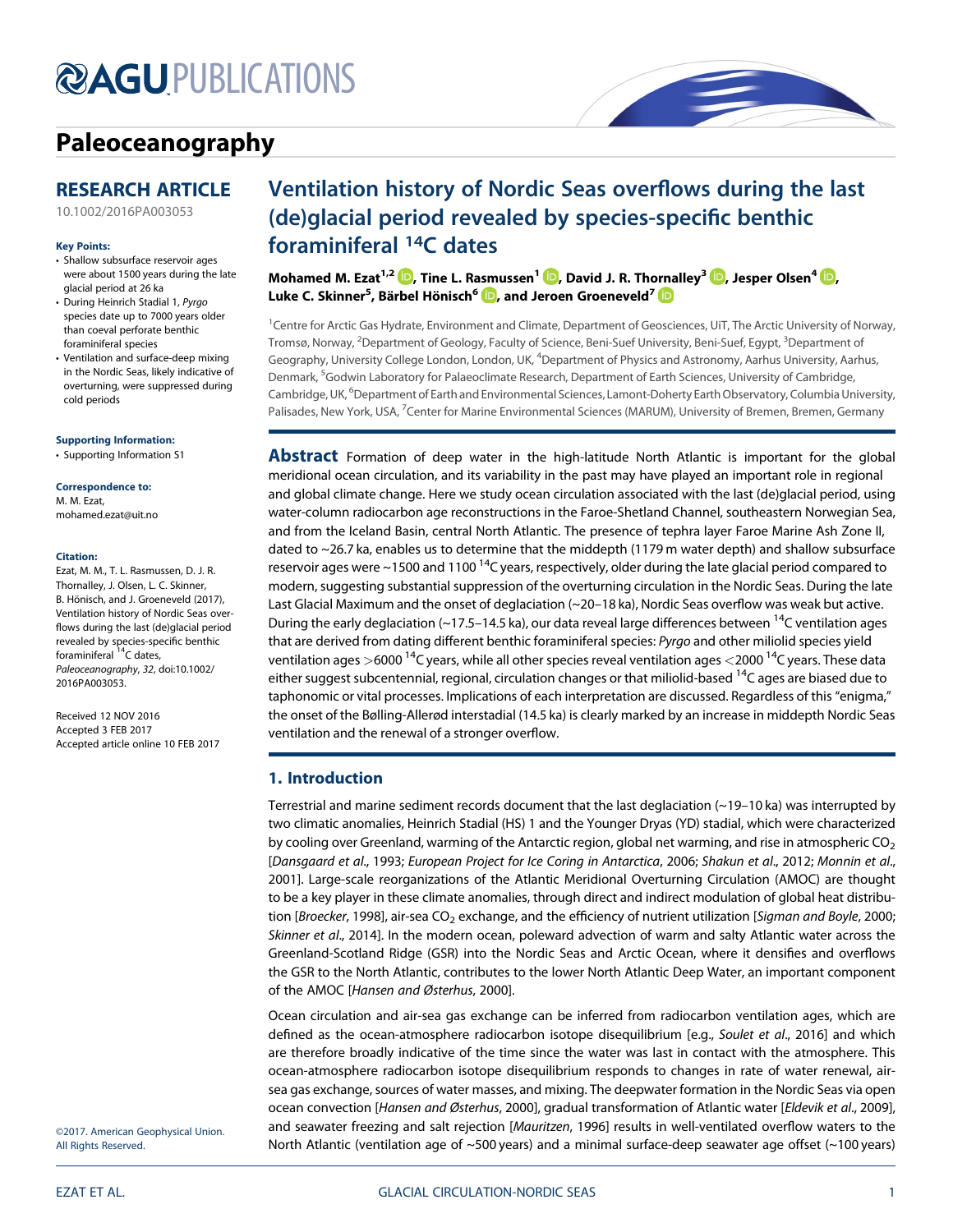[Broecker and Peng, 1982]. To constrain past variations in the North Atlantic circulation and its interaction with climate during the Last Glacial Maximum (LGM) and deglaciation, several studies have applied  $14$ C measurements in planktic and benthic foraminifera to infer changes in regional water column ventilation [Skinner and Shackleton, 2004; Sarnthein et al., 2007; Thornalley et al., 2011, 2015; Stern and Lisiecki, 2013; Skinner et al., 2014].

In contrast to the modern situation, reconstructions of  $14C$  ventilation ages from south of Iceland during HS1 and YD show extremely old ages (up to 5000  $14$ C years) and were tentatively attributed to venting of an aged reservoir in the deep Southern Ocean and northward transport via the Antarctic Intermediate Water (AAIW) [Thornalley et al., 2011]. Subsequent studies from the South Atlantic reported deglacial ventilation ages for AAIW much younger than those recorded from south of Iceland, and thus do not support a southern source [Sortor and Lund, 2011; Cléroux et al., 2011; Burke and Robinson, 2012]. More recently, Thornalley et al. [2015] provided evidence for the presence of extremely aged water in the deep Norwegian Sea (up to 10,000<sup>14</sup>C years) during the last glacial, and they further suggested that episodic deglacial overflows from this aged reservoir may have been the source for the old ventilation ages recorded south of the Iceland rise [Thornalley et al., 2011]. If this scenario is correct, the signature of this aged overflow must be recorded in the Faroe-Shetland Channel, the main deep pathway of overflow water from the Norwegian Sea to the North Atlantic. We evaluate this hypothesis and study the North Atlantic-Norwegian Sea exchanges during the last glacial period (30–10 ka) based on radiocarbon measured in benthic and planktic foraminifera from core JM11-FI-19PC (62°49'N, 03°52'W, 1179 m water depth), in the Faroe-Shetland Channel, supplemented with species-specific benthic foraminiferal <sup>14</sup>C dates from core RAPiD-10-1P (62°58'N, 17°35'W, 1237 m water depth) in the Iceland Basin (Figure 1).

#### 2. Materials and Methods

#### 2.1. Radiocarbon Analyses

For core JM11-FI-19PC, foraminiferal samples (5-12 mg) were  $14C$  dated by accelerator mass spectrometry (AMS) at the <sup>14</sup>CHRONO Centre facility at Queen's University Belfast. Pretreatment of the foraminiferal samples followed the approach by Nadeau et al. [2001]. Samples were converted into graphite for AMS analysis on a Fe catalyst by using the hydrogen reduction method [Vogel et al., 1987]. Planktic radiocarbon ages are measured in the planktic foraminiferal species Neogloboquadrina pachyderma, which has a calcification depth range from ~30 to 200 m [e.g., Simstich et al., 2003]. Benthic radiocarbon ages are based on multispecies samples from the following infaunal benthic foraminifera: Cassidulina neoteretis, Melonis barleeanus, Elphidium excavatum, Oridorsalis umbonatus, and Astrononion gallowayi (hereafter the "infaunal benthic group"), which are the most abundant species (Figure S1 in the supporting information). Where possible, monospecific samples of epifaunal benthic species Cibicidoides floridanus (sometimes including specimens of Cibicidoides spp.) and the epifaunal to infaunal benthic species [Linke and Lutze, 1993] Pyrgo serrata (sometimes including specimens of Pyrgo depressa and other miliolid species) were radiocarbon dated from the HS1 interval. Pyrgo species are very rare or absent within our record, except for a small increase during HS1 (Figure S1).

For core RAPiD-10-1P, monospecific benthic foraminiferal samples, where possible, were picked from the  $>$ 212 µm size fraction from core RAPiD-10-1P for  $<sup>14</sup>C$  analysis. Radiocarbon analyses were performed at</sup> National Ocean Sciences Accelerator Mass Spectrometry. No pretreatment was conducted other than examination under the microscope and removal of any obvious pieces of contamination.

#### 2.2. Stable Isotope Analyses

Pristine specimens of Pyrgo serrata ( $N = 2-7$ ; size fractions 250-500  $\mu$ m and/or  $>$ 500  $\mu$ m) and Cibicidoides floridanus and Cibicidoides spp. (N = 3-10; size fraction >150  $\mu$ m) were picked for stable isotope analyses. The Pyrgo serrata analyses were performed at the Bjerknes Centre for Climate Research and the Department of Earth Sciences, University of Bergen, using a Finnigan MAT 253 mass spectrometer, whereas the Cibicidoides analyses were done at MARUM, University of Bremen, using a Finnigan MAT 251 mass spectrometer with an automated carbonate preparation device. The isotopic values are reported relative to the Vienna Peedee belemnite (VPDB), calibrated by using National Bureau of Standards (NBS) 18 and 19 (in addition to NBS 20 for the measurements at MARUM).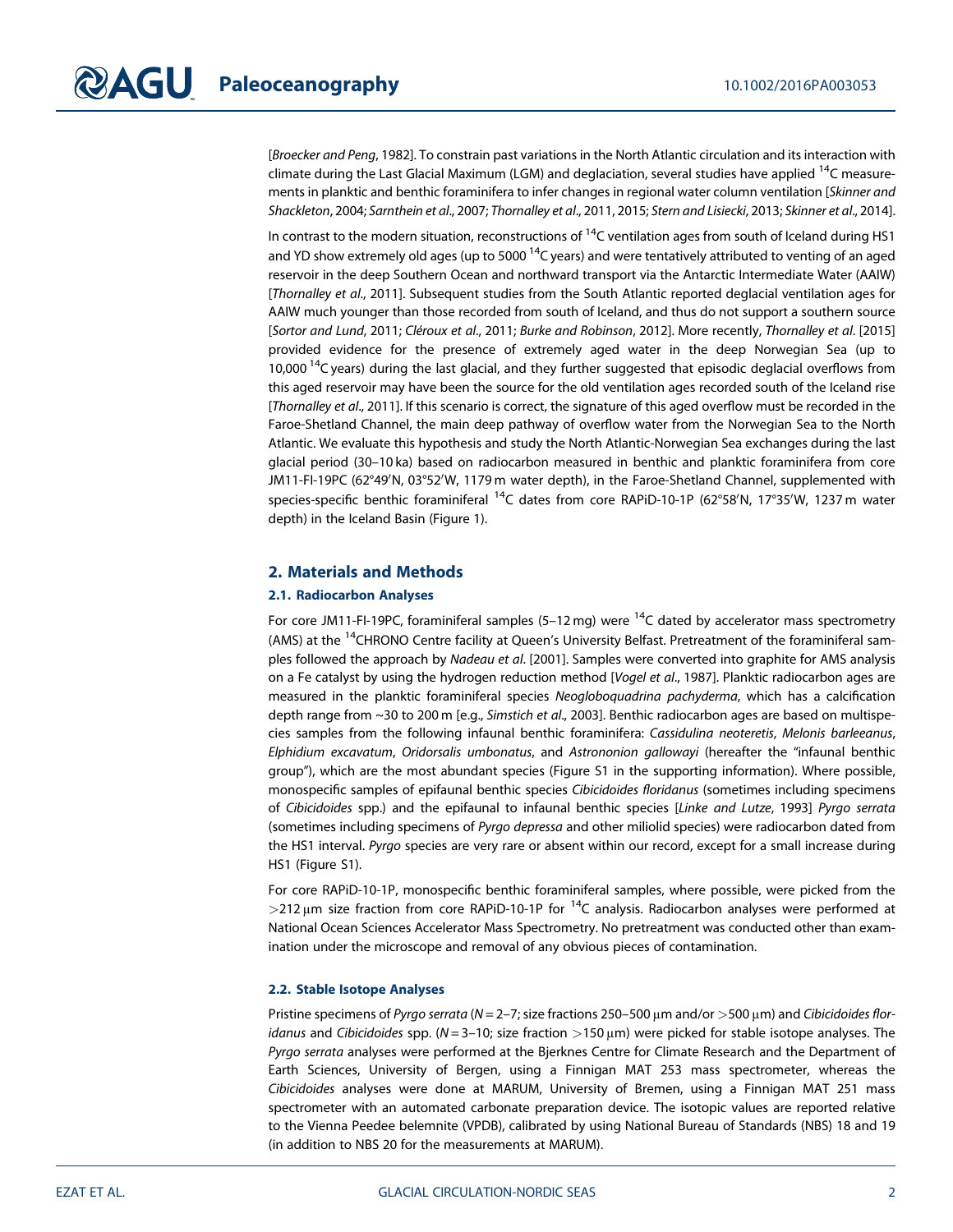

Figure 1. Map of major surface and bottom water currents in the northern North Atlantic and the Nordic Seas [Hansen and Østerhus, 2000]. Location of studied cores JM11-FI-19PC (1179 m water depth; star) and RAPiD-10-1P (1237 m water depth; circle) and other cores RAPiD-15-4P and RAPiD-17-5P (2133 and 2303 m water depth, respectively [Thornalley et al., 2011]) and PS1243 (2711 m water depth [Bauch et al., 2001; Thornalley et al., 2015]) (squares).

#### 2.3. Age Models

The chronology for sediment core JM11-FI-19PC is based on alignment of tephra layers common in JM11-FI-19PC [Ezat et al., 2014] and the accurately dated Greenland ice cores [e.g., Svensson et al., 2008] as well as  $\delta^{18}$ O evidence for the onset of DO interstadials (IS) in Greenland ice cores [e.g., Svensson et al., 2008] and sharp increases in magnetic susceptibility and K/Ti measured by XRF scanning [Ezat et al., 2014] (see section 2 and Figure S1].

The Saksunarvatn tephra, Vedde ash, and Faroe Marine Ash Zone (FMAZ) II have been identified in JM11-FI-19PC by shards counting [Ezat et al., 2014] and by correlation to nearby core ENAM93-21 [see Hoff et al., 2016]. These tephra layers have been synchronized to their counterparts in the Greenland ice cores (dated 10.35, 12.17, and 26.74 ka, respectively [Davies et al., 2008; Svensson et al., 2008, and references therein]) and thus present marine-ice tie points. In addition, major and minor elemental analyses of FMAZ II in JM-FI-19PC proved that FMAZ II in JM11-FI-19PC is a well resolved primary deposit and can be used as a precise marine-ice isochron [Griggs et al., 2014]. Thus, the occurrence of this tephra layer provides confidence in our ventilation age reconstructions at this time.

In addition to the identified tephra layers, we used magnetic susceptibility, XRF-scanner K/Ti, and planktic and benthic foraminiferal  $\delta^{18}$ O to identify the onset of interstadials (IS) 1 and 2 in JM11-FI-19PC. The magnetic susceptibility from the region, which varies oppositely to K/Ti [see Richter et al., 2006; Ezat et al., 2014], has been proposed to reflect changes in the strength of deep currents transporting the magnetic particles from the source (the Icelandic volcanic province) to the site of deposition [Rasmussen et al., 1996; Kissel et al., 1999]. Ezat et al. [2014] identified IS1 in core JM11-FI-19PC at 190 cm core depth, when the magnetic susceptibility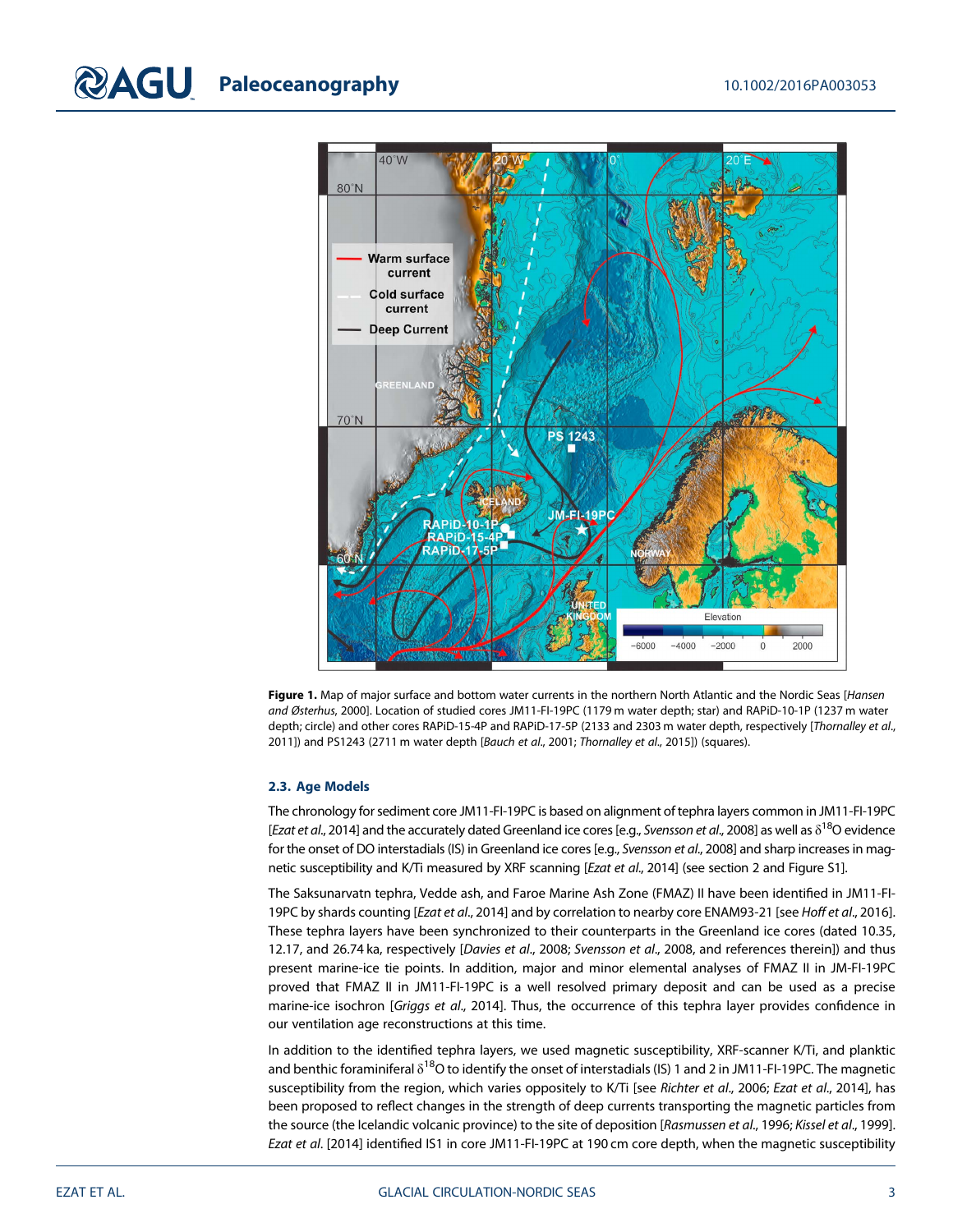

Figure 2. Correlation of core JM11-F1-19PC with Greenland ice cores based on location of tephra layers, magnetic susceptibility (MS), K/Ti, and benthic (red) and planktic (black)  $\delta^{18}$ O. The black lines refer to the locations of the tephra layers. The blue rectangles indicate a possible depth range for the onset of interstadials 1 and 2 based on correlation of the changes in MS, K/Ti, and foraminiferal  $\delta^{18}$ O with Greenland ice  $\delta^{18}$ O. Planktic  $\delta^{18}$ O data were measured in Neogloboquadrina pachyderma [Hoff et al., 2016], while benthic  $\delta^{18}$ O are measured in *Melonis barleeanus* (solid circles) and *Cassidulina neo*teretis (open squares) [Ezat et al., 2014]. Abbreviations: IS, interstadial; FMAZ, Faroe Marine Ash Zone. Greenland ice core data and tephra ages are from Svensson et al. [2008 and references therein].

increased after HS1. However, the increase in magnetic susceptibility occurred very gradually from 197 to 190 cm core depth and there are two rapid decreases in K/Ti (at 195 and 190 cm core depth) (Figure 2). Instead, Hoff et al. [2016] and Ezat et al. [2016] used the large and abrupt increase in  $\delta^{18}$ O in benthic (~1‰) and planktic (~0.5‰) foraminifera at 197 cm core depth (Figure 2) as a marker of the onset of IS 1. The increase in benthic foraminiferal  $\delta^{18}O$  is thought to mark the end of HS1 and the onset of deep convection similar to today [e.g., Rasmussen and Thomsen, 2004; Meland et al., 2008]. Similarly, the change in magnetic susceptibility at the end of stadial 3 (beginning of IS 2) occurred gradually from 271 to 260 cm core depth, and there is a distinct decrease in K/Ti at 272 cm core depth (Figure 2). We therefore considered a range of possible scenarios of sediment depth-age model based on the available marine proxies (i.e., foraminiferal  $\delta^{18}O$ , magnetic susceptibility, and K/Ti) (Figure 2). In addition, the start of the deglacial  $\delta^{18}$ O decrease in N. pachyderma according to our age model is at  $\sim$ 17.5 ka [Hoff et al., 2016; Ezat et al., 2016], while it was dated  $\sim$ 16.5 ka according to the age model of Thornalley et al. [2015]. We also included this latter scenario (that is, the start of deglacial  $\delta^{18}$ O decrease in N. pachyderma could have occurred at 16.5 ka) in our possible range of calendar chronologies. This enables us to assess the influence of uncertainty in our calendar ages on the ventilation age reconstructions.

For sediment core RAPiD-10-1P, we used the published age model for the past 17 kyr [Thornalley et al., 2010], with the addition of an N.

pachyderma <sup>14</sup>C age constraint (assuming a 400 year reservoir age) at the base of the sampled section at 410 cm of 18.8 ka.

#### 2.4. Ventilation Age Reconstructions

We reconstruct shallow subsurface ( $\sim$ 100 m water depth) and bottom water  $^{14}$ C ventilation ages by comparing our planktic and benthic radiocarbon dates to contemporary atmospheric radiocarbon ages from Reimer et al. [2013] [cf. Skinner et al., 2010]. Additionally, we determine the age difference between the upper water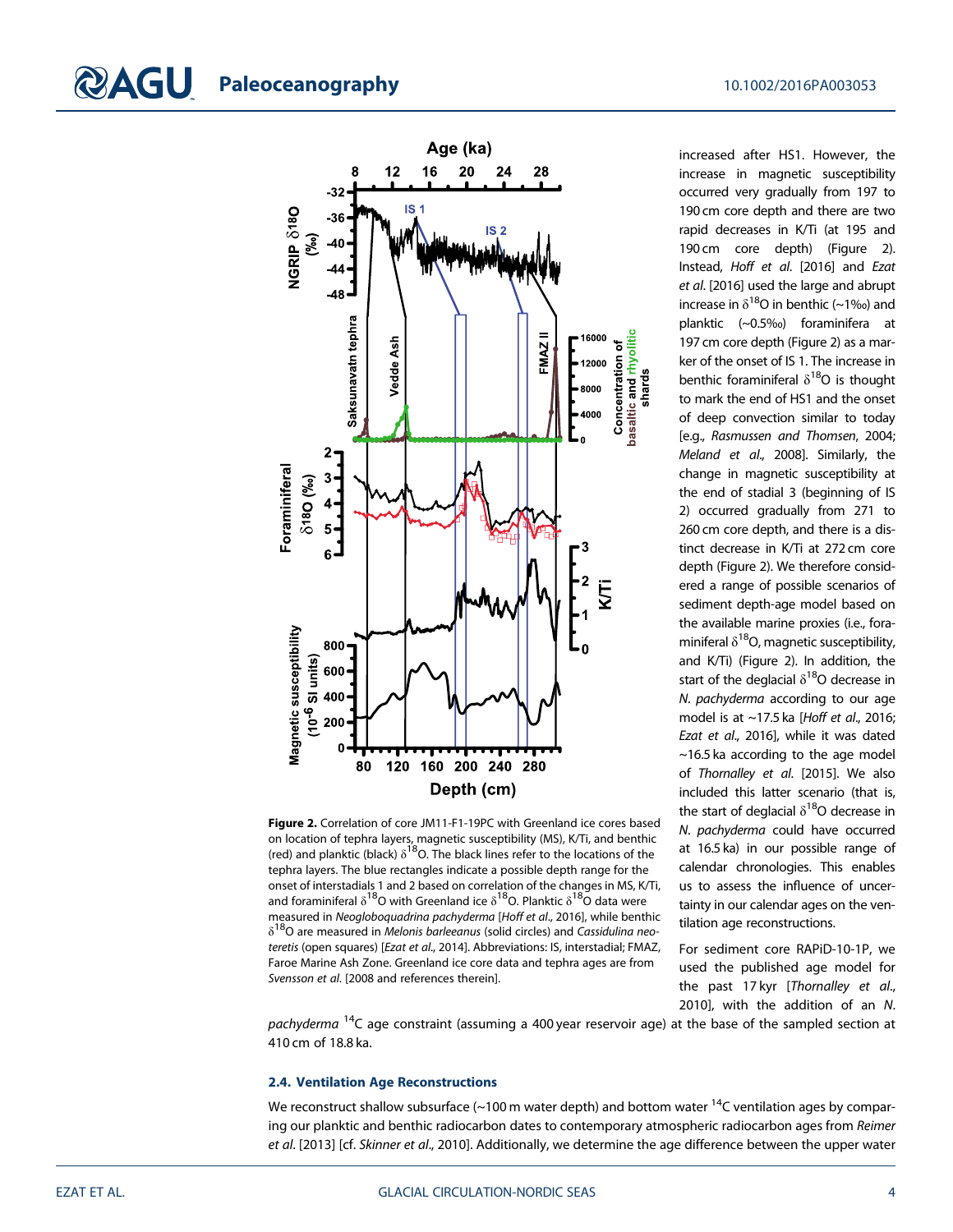column and the bottom water by using the difference between paired benthic and planktic  $14C$  dates. Hereafter, we will refer to radiocarbon ventilation ages as Plankton-Atmosphere (P-A) (that is, reservoir age "R" [Soulet et al., 2016, and references therein]), Benthos-Atmosphere (B-A), and Benthos-Plankton (B-P) age offsets, all of which are taken strictly to reflect "relative isotopic enrichments," albeit expressed in equivalent radiocarbon years of isotopic decay [Soulet et al., 2016; see also Cook and Keigwin, 2015]. We calculated the uncertainty in P-A and B-A ventilation ages based on the error propagation of uncertainty in foraminiferal  $14C$  measurements and the atmospheric  $14C$  record as well as the effect of uncertainty in age model (see section 2.3). The error propagation was calculated as the square root of the sum of the squared individual uncertainties. To calculate the associated uncertainties in B-P age offsets, we simply combined the errors in planktic and benthic <sup>14</sup>C dates.

#### 3. Results and Discussion

During the last glacial (at 26 ka), which is temporally well constrained in core JM11-FI-19PC by the presence of the Faroe Marine Ash Zone (FMAZ) II (see section 2.3), the P-A, B-A, and B-P ventilation ages in the southern Norwegian Sea are ~1500, 2000, and 500<sup>14</sup>C years, respectively (Figure 3). These values are ~1100, 1500, and 400 14C years higher relative to modern P-A, B-A, and B-P values, respectively. The increase in the B-P ventilation age suggests a reduction in surface-deep mixing, likely related to a decrease in the Arctic Mediterranean overturning circulation. Near the onset of the last deglaciation (~20–18.5 ka), our results indicate relatively well-ventilated water with P-A = ~500<sup>14</sup>C years, B-A = ~870<sup>14</sup>C years, and B-P = 370<sup>14</sup>C years (Figure 3). Although these reconstructions are associated with large errors due to uncertainties in our calendar chronology (Figure 3 and see section 2), they support previous studies [e.g., Crocket et al., 2011; Yu et al., 2008; Howe et al., 2016] that hypothesize active, though weak, Nordic Seas overflows during this time.

During middle and late HS1 (17.5–14.5 ka), our results show substantial differences in the <sup>14</sup>C ventilation ages based on different benthic species (Figure 3). The Pyrgo species yield ventilation ages between 6000 and 9000<sup>14</sup>C years, while all other species suggest ventilation ages <2000<sup>14</sup>C years. In this regard, it is notable that many of the previously published ventilation age reconstructions from the deep Norwegian Sea are based on miliolids, including Pyrgo spp. (but notably, not all, two <sup>14</sup>C ventilation ages >6000<sup>14</sup>C years, from the YD and HS1, were also obtained on C. wuellerstorfi [Thornalley et al., 2015]) (Figure 3). Pyrgo spp. were also often used in the  $^{14}$ C ventilation age reconstructions from south of Iceland [Thornalley et al., 2011]. If there is a species-specific offset between Pyrgo spp. and perforate benthic foraminifera, and given the typical large size of individual Pyrgo spp., inclusion of a few specimens could have a pronounced impact on the obtained radiocarbon dates. Indeed, our new <sup>14</sup>C measurements from sediment core RAPiD-10-1P in the Iceland Basin show similar species-specific benthic  $^{14}C$  age offsets; Pyrgo spp. yield B-A ventilation ages >6000  $^{14}C$  years, while non-miliolid species and bivalves yield much younger B-A ventilation ages (typically B-A ventilation ages of 1000–3000<sup>14</sup>C years) (Figure 4). Yet samples from RAPiD-10-1P that included *Pyrgo* spp. did not always yield older ventilation ages (Figure 4). In the deep Norwegian Sea, Holocene Pyrgo and Cibicidoides wuellerstorfi measurements from the same depths yield similar young ages [Thornalley et al., 2015]. Therefore, it is critical to verify and explain these benthic interspecies  $^{14}C$  age offsets in order to fully understand the deglacial ventilation histories of the high-latitude North Atlantic.

Previous work from the Santa Barbara Basin by Magana et al. [2010] also documented anomalously old downcore Pyrgo <sup>14</sup>C ages relative to other coeval benthic species (up to 2000 year age offsets). Based on the accompanying low  $\delta^{13}$ C values (-4 to -8‰), the authors attributed the old  $^{14}$ C dates measured in Pyrgo to the addition of radiocarbon-free hydrocarbon (i.e., tar) to their environment. In contrast, our  $\delta^{13}$ C measurements in Pyrgo serrata show relatively high values (=0.6 to 0.9‰) (Table S1 in the supporting information), thus clearly precluding the presence of an isotopically light, e.g., petrogenic carbon source in the calcification environment of Pyrgo. Thornalley et al. [2015] have also observed similarly high  $\delta^{13}$ C values in Pyrgo species in the deep Norwegian Sea. Also, the sedimentation rates for the investigated sediment cores range from 10 to 60 cm/kyr suggesting insignificant effects of bioturbation on our 14C ages [e.g., Peng and Broecker, 1984].

Alternative interpretations for very old Pyrgo  $14C$  ages further include (1) upward pumping of coarser components of marine sediments by preferential bioturbation [McCave, 1988], which may have caused large Pyrgo specimens to remain close to the surface sediment over long periods of time, resulting in an apparent age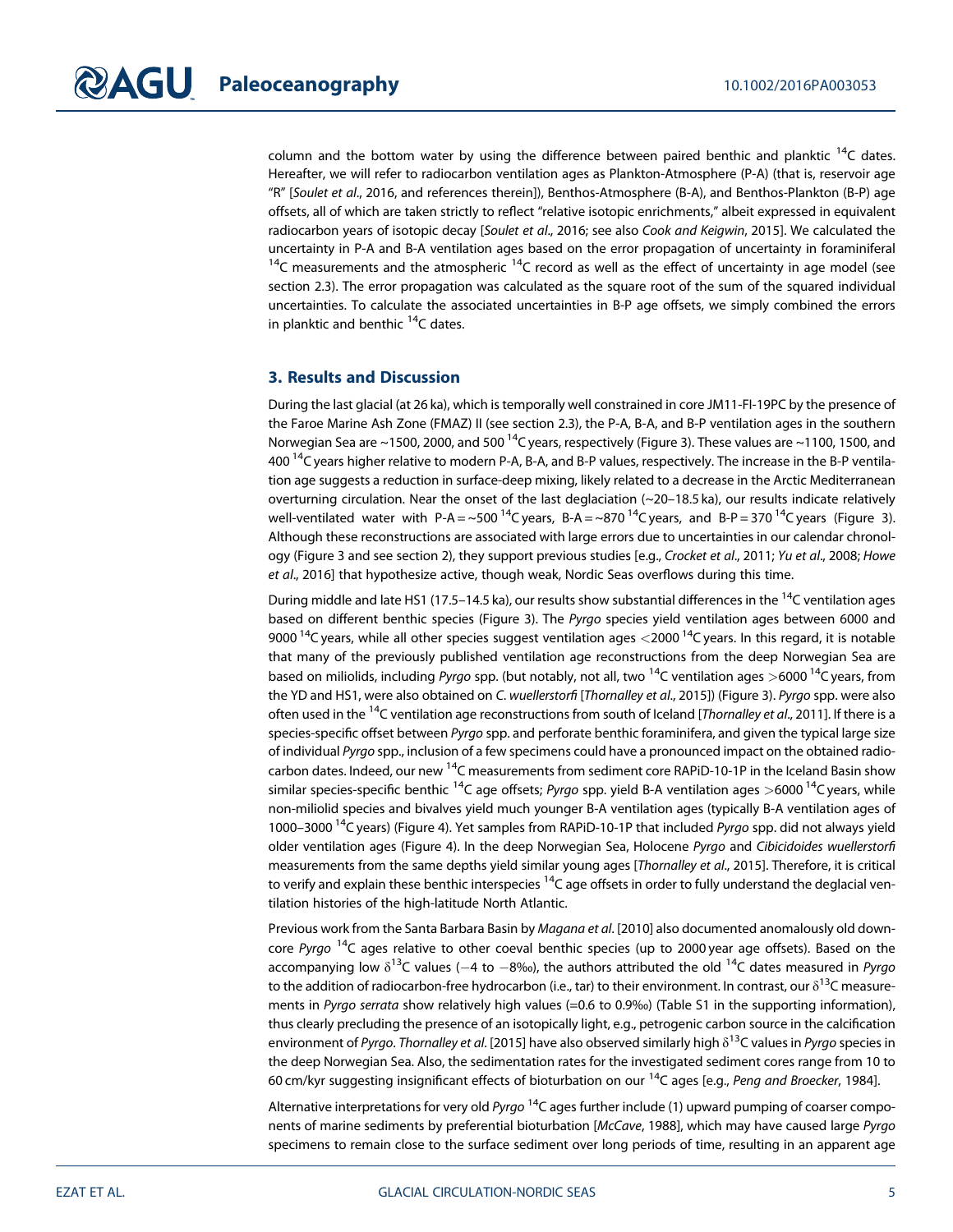

Figure 3. Comparison between ventilation age reconstructions of the Norwegian Sea and northern North Atlantic plotted versus Greenland Ice Core Project (NGRIP) Greenland Ice Core Chronology 2005 [Svensson et al., 2008]. (a) Benthos-Plankton (B-P)<sup>14</sup>C age difference reconstructed for the Faroe-Shetland Channel (1179 m water depth). The black line represents 3-point running average. Error bars are combined 1σ errors in planktic and benthic <sup>14</sup>C dates. (b) Plankton-Atmosphere (P-A) ventilation age from the Faroe-Shetland Channel. (c) Benthos-Atmosphere (B-A) ventilation age from the Faroe-Shetland Channel. The solid circles, squares, and triangles indicate B-A ventilation ages based on the "infaunal benthic group" (Cassidulina neoteretis, Melonis barleeanus, Elphidium excavatum, Oridorsalis umbonatus, and Astrononion gallowayi), the epifaunal Cibicidoides spp., and the epifaunal to infaunal Pyrgo spp., respectively. Note that we do not present the B-P ventilation ages for the Pyrgo spp. in Figure 3a. The green envelope in Figures 3b and 3c reflects the uncertainty boundaries in ventilation ages (see section 2.4). The horizontal brown arrows at the y axes in Figures 3a–3c indicate the modern B-P, P-A, and B-A ventilation age values, respectively. (d) Benthic-Atmosphere (B-A) ventilation age in the deep Norwegian Sea (2700 m water depth; the blue triangles, squares, and open diamonds indicate B-A ventilation ages based on Pyrgo spp. (and other miliolid species), Cibicidoidesspp., and mixed benthic samples (Cibicidoidesspp. and miliolid species), respectively [Thornalley et al., 2015]) and south of Iceland (1237–2303 m water depth; open red circles [Thornalley et al., 2011]). (e) Planktic  $\delta^{18}$ O measured in N. pachyderma from the northern Norwegian Sea (blue open circles [Bauch et al., 2001]) and from the Faroe-Shetland Channel (black open circles [Hoff et al., 2016]). The age model for the sediment record from the northern Norwegian Sea [Thornalley et al., 2015] is slightly modified by aligning it to our sediment record using the start of the deglacial decrease in  $\delta^{18}$ O in N. pachyderma as a tuning marker. (f) NGRIP  $\delta^{18}$ O [Svensson et al., 2008, and references therein].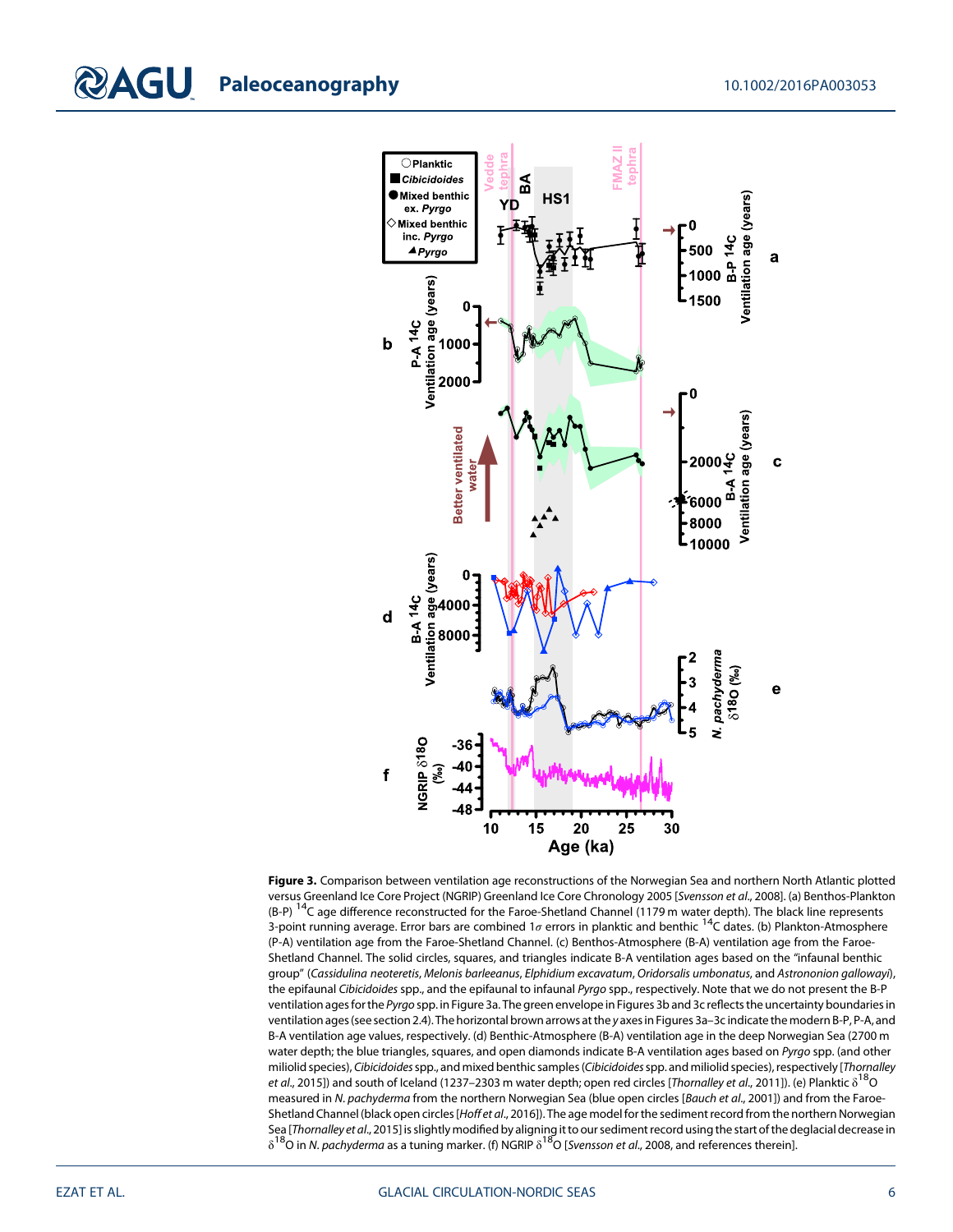

Figure 4. Comparison of benthos-atmosphere  $^{14}$ C age offsets for JM11-FI-19PC (triangles; located in the Faroe Shetland Channel, north of the GSR) and RAPiD-10-1P (circles; located on the South Iceland Rise, south of the GSR). Plankton-Atmosphere ventilation (reservoir) ages from the Faroe-Shetland Channel are also plotted (black line). Radiocarbon dates in RAPiD-10-1P were obtained on either mixed benthic foraminiferal species including (pink circles) or excluding (pale blue circles) Pyrgo spp.; paired, intact bivalves (green circles); or monospecific samples of either Elphidium excavatum (blue circles), or Pyrgo serrata (red circles).

offset and old-biased  $Pyrqo<sup>14</sup>C$  ages. Although, this may explain some of the  $14C$  age offsets, it is difficult to explain the entire age offset relative to other benthic species, as this would require a systematic displacement of Pyrgo shells by  $\sim$ 1 m from their original growth depth. (2) Pyrgo spp. may adopt speciesspecific "vital effects" under specific environmental conditions (e.g., similar to HS1 hydrography) that would have caused the Pyrgo  $14C$  record to deviate from the ambient seawater  $14C$  age. If this hypothetical vital effect exists, it does not affect the  $\delta^{13}$ C signature, which is difficult to conceive [cf. Magana et al., 2010] and remains unsupported by any evidence for Pyrgo-specific vital effects. Although microbial fermentation of aged organic matter (which may have been delivered to the site via

freshwater discharge events during HS1 [Hoff et al., 2016]) will result in high  $\delta^{13}$ C and depleted <sup>14</sup>C bicarbonate [see Carothers and Kharaka, 1980], it remains elusive why only Pyrgo species record the signature of this process. (3) Pyrgo specimens may have been transported by either lateral or downslope reworking of older fossil material. Similar extreme old ages of miliolids relative to coeval shells and other benthic foraminifera were also observed from Holocene marine shelf sediments from Skaw Spit, Denmark, and interpreted as miliolids having been laterally entrained from older sediments due to the high-energy environment [Heir-Nielsen] et al., 1995]. Yet a similar taphonomic process causing the older <sup>14</sup>C ages obtained on Pyrgo and other miliolid species seems implausible for our study, although it cannot be excluded, because of the replication of the interspecies benthic  $14C$  age offset at two separate sites, JM-FI-19PC and RAPID-10-1P (~500 km apart, and either side of the GSR) (Figure 4).

Finally, (4) the old <sup>14</sup>C ages recorded by Pyrgo in sediment cores JM-FI-19PC and RAPiD-10-1P could indicate intermittent overflow of extremely preaged water from the Arctic Ocean to the North Atlantic [cf. Thornalley et al., 2015]. In this case, the presence of other benthic species that record much younger benthic <sup>14</sup>C ventilation ages at the same sampling depth (each sample is equivalent to tens to several hundreds of years) would require persistent subcentennial fluctuations between the extremely aged overflow and much better ventilated water, coupled with strong habitat differences between different benthic species. The middepth circulation in the modern high-latitude North Atlantic is very dynamic [Hansen and Østerhus, 2000; Eldevik et al., 2009] and is likely to have undergone significant changes on short time scales (decades and shorter) during the deglacial conditions of rapidly melting ice sheets and global warming. Thus, it is plausible that different benthic species dated from the same core depth may record only ephemeral events within the entire period that a sampling depth represents [see Jorissen et al., 2007]. Changes in the benthic foraminiferal fauna may respond to water mass variability directly [e.g., Rasmussen et al., 1996], or possibly indirectly via climatic coupling of middepth oceanographic variability with environmental parameters which alter their food supply (e.g., wind stress and mixing, sea ice cover, and freshwater input) [e.g., Jorissen et al., 2007]. Radiocarbon ventilation ages based on C. floridanus or infaunal species other than Pyrgo may therefore represent the environmental conditions at times when there were incursions of inflowing subsurface Atlantic water or shallow convection [e.g., Rasmussen et al., 1996; Ezat et al., 2014], whereas Pyrgo spp. may instead record times when environmental conditions facilitated the sporadic overflow of extremely aged water. In the deep Norwegian Sea, these very old <sup>14</sup>C ventilation ages are always associated with only a minor depletion in  $\delta^{13}$ C values (from ~1.5 to 0.8‰) and this absence of significant  $\delta^{13}$ C depletion has been attributed to decreased primary productivity [Thornalley et al., 2015].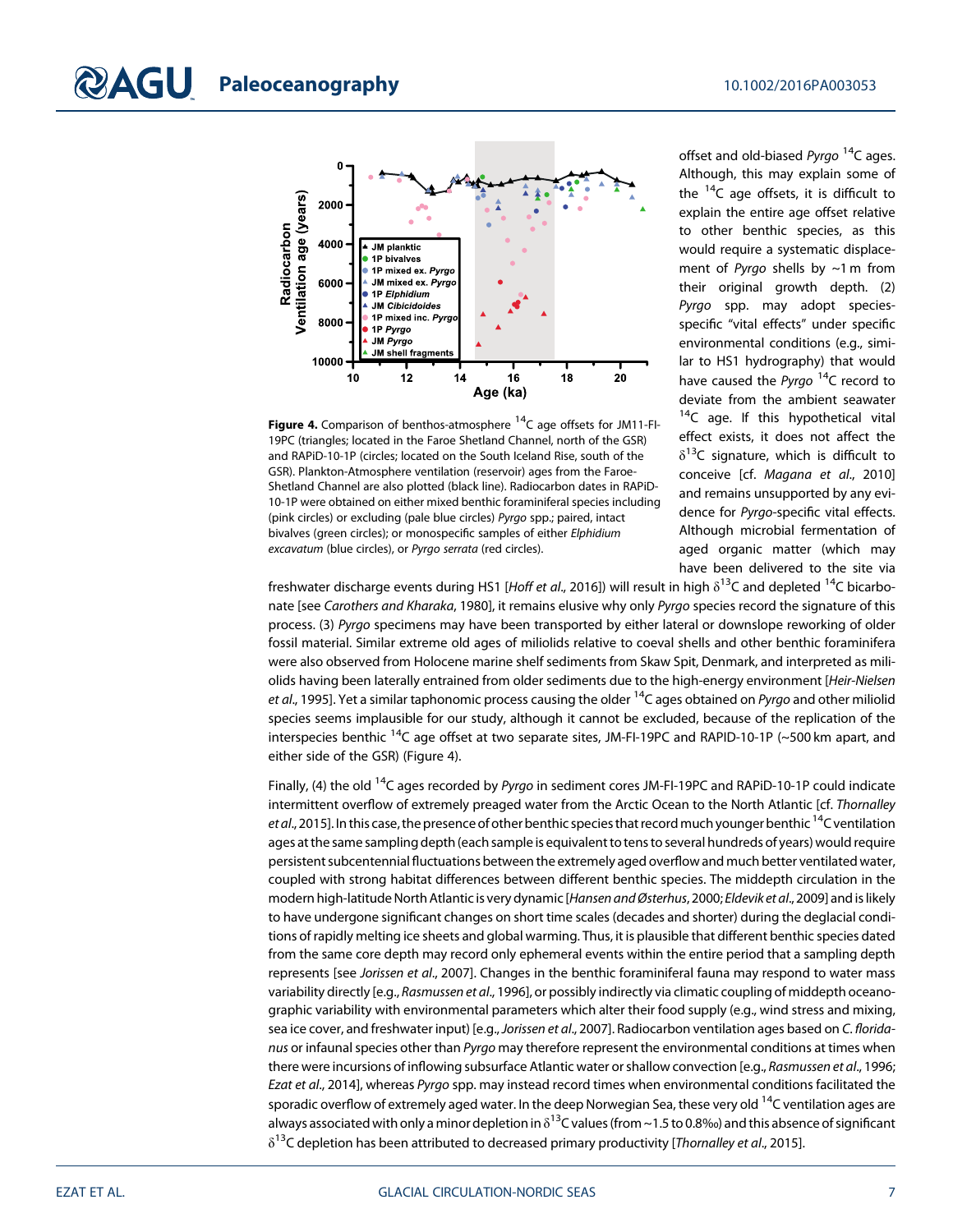Although these findings may pave the way for a more sophisticated approach of using species-specific benthic <sup>14</sup>C analysis to elucidate short-term changes in ocean circulation, it remains uncertain why only Pyrgo species, and possibly miliolid species more generally, would tolerate the environmental conditions when the extremely old water recurrently passed our sites for a decade or so over the course of HS1. For example, although Pyrgo species are tolerant to very irregular and reduced food supply and thus may persist during short episodes of very low food fluxes [Struck, 1997; Linke and Lutze, 1993], hyaline benthic species such as Elphidium excavatum are also well adapted to a very wide range of food supply, temperature, and salinity [Vilks, 1989; Linke and Lutze, 1993]. A possible further challenge to this scenario is also the interpretation of Pa/Th data from the Central Arctic Ocean, which have been used to suggest a centennial scale replacement for deep waters in the Central Arctic Ocean during the past 35 kyr [Hoffmann et al., 2013]; notwithstanding, however, the possibility that boundary scavenging in areas with higher particle fluxes may have been an important sink for Pa [Hoffmann et al., 2013; Luo and Lippold, 2015]. Excluding the miliolid-based  $^{14}C$  ventilation ages, there is a general trend toward increasing ventilation ages over HS1, reaching maximum values (P-A = ~800 <sup>14</sup>C years, B-A = ~1800 <sup>14</sup>C years, and B-P = 1000 <sup>14</sup>C years) at 15 ka, just prior to the onset of the Bølling-Allerød (BA) interstadial (Figure 3).

At the beginning of the BA interstadial (~14.5 ka), the P-A and B-A ventilation ages decreased to ~800 and 950  $^{14}$ C years, respectively. The significant decrease in the B-P ventilation age from ~400–1000  $^{14}$ C years during the glacial and HS1 to ~105 <sup>14</sup>C years at the onset of the BA interstadials indicates a significant decrease in the apparent stratification between inflowing and outflowing water masses through the Faroe-Shetland Channel. At 14 ka, the P-A, B-A, and B-P ventilation ages reached the modern values, suggesting similar mode and vigor of circulation. Renewal of strong and well-ventilated Nordic Seas overflows would have contributed to the step-change in ocean circulation that has been recorded throughout the Atlantic at this time [McManus et al., 2004;Roberts et al., 2010; Skinner et al., 2014].During the Intra-Allerød Cold Period(IACP; ~13.5–12.5 ka), the P-A and B-A increased significantly to  $\sim$ 1300  $^{14}$ C years. Unfortunately, there were not enough benthic foraminifera in our record to resolve the YD event, only the P-A ventilation ages display an increase of 200<sup>14</sup>C years relative to modern (Figure 3b). During the early Holocene (at ~11 ka), the P-A, B-A, and B-P ventilation ages are similar to modern values (Figure 3), suggesting that the oceanographic regime was similar to today.

#### 4. Conclusions

The results presented here suggest a similar to modern circulation prevailed in the upper Nordic Seas during warm periods (the Bølling interval and the early Holocene), whereas substantial suppression in the overturning circulation marked cold periods (the late glacial (at  $\sim$ 26 ka), late Heinrich Stadial HS1 (at  $\sim$ 15.5 ka), and Intra-Allerød Cold period IACP (~13.5–12.5 ka)). During the late LGM and the onset of deglaciation (~20– 18 ka), our results suggest active, though weak, Nordic Seas overflows. In addition, our data show that many of the old ventilation ages reconstructed in the glacial and deglacial high-latitude North Atlantic are associated with the use of Pyrgo spp. and miliolids, which dated ~7000<sup>14</sup>C years older than other coeval benthic species (although it is important to note that old ventilation ages have also been recorded in non-miliolid species (C. wuellerstorfi) in the deep Norwegian Sea [Thornalley et al., 2015]). This complicates the interpretation of <sup>14</sup>C ventilation age reconstructions that include Pyrgo and miliolid species, since it remains uncertain if these offsets reflect actual differences in past seawater <sup>14</sup>C ventilation, or if they are affected by taphonomic or vital processes. This also implies that the previous reconstructions based on mixed benthic foraminifera (including Pyrgo species) of Thornalley et al. [2011] may be strongly affected by the relative proportions of different species. We suggest that a critical step toward advancing the use of benthic foraminiferal  $14C$  ventilation records to examine deglacial circulation in the high-latitude North Atlantic (where hydrography is particularly dynamic) is to consider and investigate benthic interspecies  $14C$  age offsets, which may have the potential to reveal more detailed hydrographic changes than has hitherto been considered possible.

#### **References**

Bauch, H. A., H. Erlenkeuser, R. F. Spielhagen, U. Struck, J. Matthießen, J. Thiede, and J. Heinemeier (2001), A multiproxy reconstruction of the evolution of deep and surface waters in the subarctic Nordic seas over the last 30,000 years, Quat. Sci. Rev., 20, 659-678. Broecker, W. S. (1998), Paleocean circulation during the last deglaciation: A bipolar seesaw?, Paleoceanography, 13, 119-121, doi[:10.1029/](http://doi.org/10.1029/97PA03707) [97PA03707.](http://doi.org/10.1029/97PA03707)

Broecker, W. S., and T. H. Peng (1982), Tracers in the Sea, Eldigio Press, Palisades, New York.

#### **Acknowledgments**

This research is funded by the Research Council of Norway through its Centres of Excellence funding scheme, project number 223259. M.M. Ezat has also received funding from the Arctic University of Norway and the Mohn Foundation to the Paleo-CIRCUS project. D.J.R.T. is funded by WHOI OCCI grant 27071264. The authors thank J. Sen and N.L. Rasmussen for their help with picking foraminifera and T. Grytå and J. P. Holm for designing the map. We are grateful for the helpful comments of two anonymous reviewers. The data used are listed in the supporting information.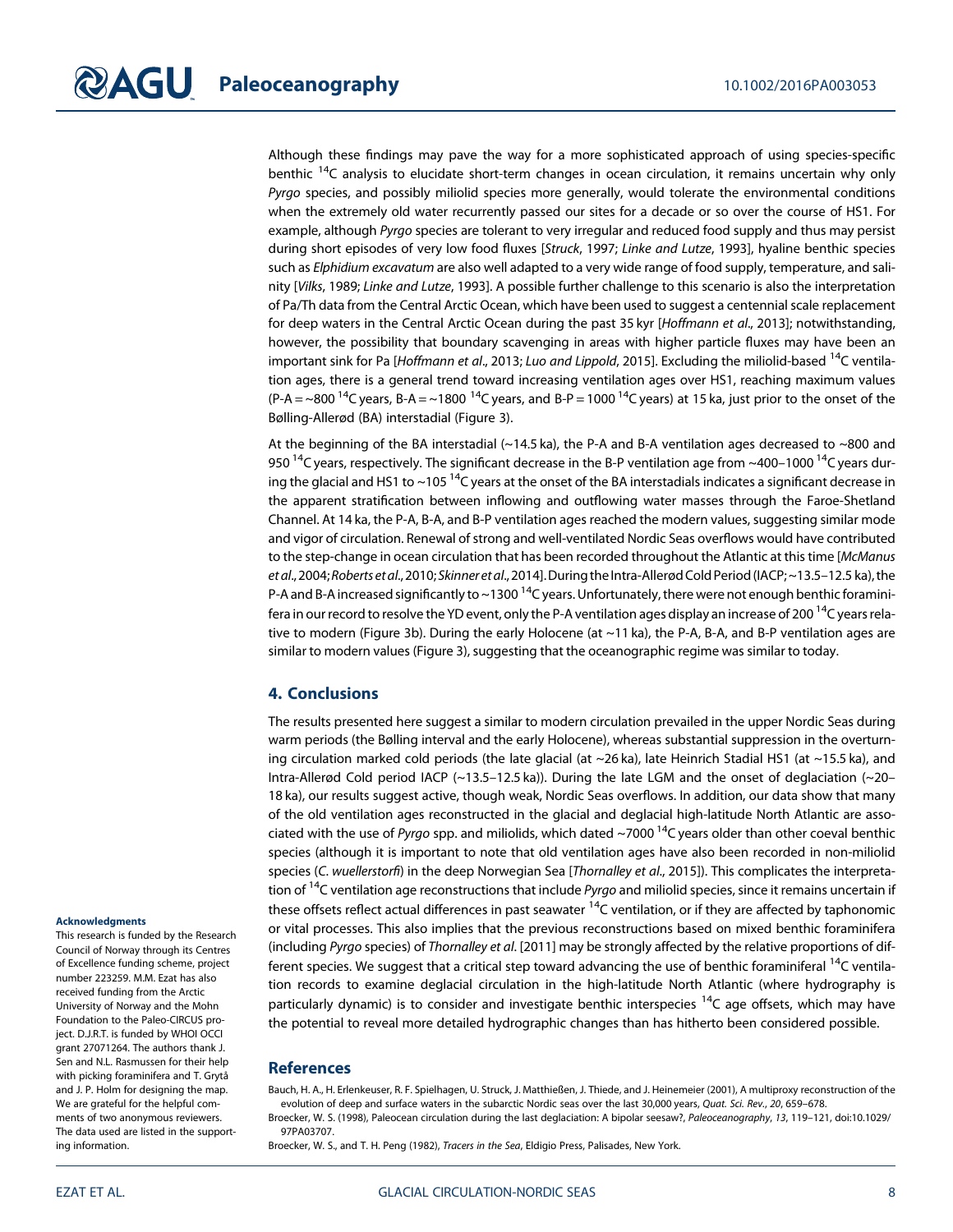Burke, A., and L. F. Robinson (2012), The Southern Ocean's role in carbon exchange during the last deglaciation, Science, 335, 557–561. Carothers, W. W., and Y. K. Kharaka (1980), Stable carbon isotopes of HCO $_3^-$  in oil-field waters—Implications for the origin of CO $_2$ , Geochim. Cosmochim. Acta, 44, 323–332.

Cléroux, C., P. deMenocal, and T. Guilderson (2011), Deglacial radiocarbon history of tropical Atlantic thermocline waters: Absence of CO<sub>2</sub> reservoir purging signal, Quat. Sci. Rev., 30, 1875–1882.

Cook, M. S., and L. D. Keigwin (2015), Radiocarbon profiles of the NW Pacific from the LGM and deglaciation: Evaluating ventilation metrics and the effect of uncertain surface reservoir ages, Paleoceanography, 30, 174–195, doi:[10.1002/2014PA002649.](http://doi.org/10.1002/2014PA002649)

Crocket, K. C., D. Vance, M. Gutjahr, G. L. Foster, and D. A. Richards (2011), Persistent Nordic deep-water overflow to the glacial North Atlantic, Geology, 39, 515–518.

Dansgaard, W., S. J. Johnsen, H. B. Clausen, D. Dahl-Jensen, N. S. Gundestrup, C. U. Hammer, C. S. Hvidberg, J. P. Steffensen,

A. E. Sveinbjornsdottir, and J. Jouzel (1993), Evidence for general instability of past climate from a 250-kyr ice-core record, Nature, 364, 218–220.

Davies, S. M., S. Wastegård, T. L. Rasmussen, A. Svensson, S. J. Johnsen, J. P. Steffensen, and K. K. Andersen (2008), Identification of the Fugloyarbanki tephra in the NGRIP ice core: A key tie-point for marine and ice-core sequences during the last glacial period, J. Quat. Sci., 23, 409–414.

Eldevik, T., J. E. Ø. Nilsen, D. Iovino, K. Anders Olsson, A. Britt Sandø, and H. Drange (2009), Observed sources and variability of Nordic seas overflow, Nat. Geosci., 2, 406–410.

European Project for Ice Coring in Antarctica (2006), One-to-one coupling of glacial climate variability in Greenland and Antarctica, Nature, 444, 195–198.

Ezat, M. M., T. L. Rasmussen, and J. Groeneveld (2014), Persistent intermediate water warming during cold stadials in the southeastern Nordic seas during the past 65 k.y, Geology, 42, 663–666.

Ezat, M. M., T. L. Rasmussen, and J. Groeneveld (2016), Reconstruction of hydrographic changes in the southern Norwegian Sea during the past 135 kyr and the impact of different foraminiferal Mg/Ca cleaning protocols, Geochem. Geophys. Geosyst., 17, 3420-3436, doi[:10.1002/](http://doi.org/10.1002/2016GC006325) [2016GC006325.](http://doi.org/10.1002/2016GC006325)

Griggs, A. J., S. M. Davies, P. M. Abbott, T. L. Rasmussen, and A. P. Palmer (2014), Optimising the use of marine tephrochronology in the North Atlantic: A detailed investigation of the Faroe Marine Ash Zones II, III, and IV, Quat. Sci. Rev., 106, 122–139.

Hansen, B., and S. Østerhus (2000), North Atlantic–Nordic Seas exchanges, Prog. Oceanogr., 45, 109–208.

Heir-Nielsen, S., K. Conradsen, J. Heinemeier, K. L. Knudsen, H. L. Nielsen, N. Rud, and A. E. Sveinbjornsdottir (1995), Radiocarbon dating of shells and foraminifera from the Skagen core, Denmark: Evidence of reworking, Radiocarbon, 37, 119–130.

Hoff, U., T. L. Rasmussen, R. Stein, M. M. Ezat, and K. Fahl (2016), Sea ice and millennial-scale climate variability in the Nordic seas 90 ka to present, Nat. Commun., doi[:10.1038/ncomms12247](http://doi.org/10.1038/ncomms12247).

Hoffmann, S. S., J. F. McManus, W. B. Curry, and L. S. Brown-Leger (2013), Persistent export of <sup>231</sup>Pa from the deep central Arctic Ocean over the past 35,000 years, Nature, 497, 603–606.

Howe, J. N., A. M. Piotrowski, T. L. Noble, S. Mulitza, C. M. Chiessi, and G. Bayon (2016), North Atlantic deep water production during the last glacial maximum, Nat. Commun., 7.

Jorissen, F. J., C. Fontanier, and E. Thomas (2007), Paleoceanographical proxies based on deep-sea benthic foraminiferal assemblage characteristics, in Proxies in Late Cenozoic Paleoceanography: Pt. 2: Biological Tracers and Biomarkers, edited by C. Hillaire-Marcel and A. de Vernal, pp. 263–326, Elsevier, Amsterdam.

Kissel, C., C. Laj, L. Labeyrie, T. Dokken, A. Voelker, and D. Blamart (1999), Rapid climatic variations during marine isotopic stage 3: Magnetic analysis of sediments from Nordic Seas and North Atlantic, Earth Planet. Sci. Lett., 171, 489-502.

Linke, P., and G. F. Lutze (1993), Microhabitat preferences of benthic foraminifera—A static concept or a dynamic adaptation to optimize food acquisition?, *Mar. Micropaleontol., 20,* 215–234.<br>Luo, Y., and J. Lippold (2015), Controls on <sup>231</sup>Pa and <sup>230</sup>Th in the Arctic Ocean, G*eophys. Res. Lett., 42,* 5942–5949, doi[:10.1002/2015GL064671](http://doi.org/10.1002/2015GL064671).

Magana, A. L., J. R. Southon, J. P. Kennett, E. B. Roark, M. Sarnthein, and L. D. Stott (2010), Resolving the cause of large differences between deglacial benthic foraminifera radiocarbon measurements in Santa Barbara Basin, Paleoceanography, 25, PA4102, doi[:10.1029/](http://doi.org/10.1029/2010PA002011) [2010PA002011](http://doi.org/10.1029/2010PA002011).

Mauritzen, C. (1996), Production of dense overflow waters feeding the North Atlantic across the Greenland-Scotland Ridge. Part 1: Evidence for a revised circulation scheme, Deep Sea Res., Part I, 43, 769–806.

McCave, I. N. (1988), Biological pumping upwards of the coarse fraction of deep-sea sediments, J. Sediment. Res., 58, 148–158.

McManus, J. F., R. Francois, J. M. Gherardi, L. D. Keigwin, and S. Brown-Leger (2004), Collapse and rapid resumption of Atlantic meridional circulation linked to deglacial climate changes, Nature, 428, 834–837.

Meland, M. Y., T. M. Dokken, E. Jansen, and K. Hevrøy (2008), Water mass properties and exchange between the Nordic seas and the northern North Atlantic during the period 23–6 ka: Benthic oxygen isotopic evidence, Paleoceanography, 23, PA1210, doi[:10.1029/2007PA001416](http://doi.org/10.1029/2007PA001416). Monnin, E., A. Indermühle, A. Dällenbach, J. Flückiger, B. Stauffer, T. F. Stocker, D. Raynaud, and J.-M. Barnola (2001), Atmospheric CO<sub>2</sub>

concentrations over the last glacial termination, Science, 291, 112–114.

Nadeau, M. J., P. M. Grootes, A. Voelker, F. Bruhn, and A. Oriwall (2001), Carbonate <sup>14</sup>C background: Does it have multiple personalities?, Radiocarbon, 43, 169–176.

Peng, T.-H., and W. Broecker (1984), The impacts of bioturbation on the age difference between benthic and planktonic foraminifera in deep sea sediments, Nucl. Instrum. Methods Phys. Res., 5, 346–352.

Rasmussen, T. L., and E. Thomsen (2004), The role of the North Atlantic Drift in the millennial timescale glacial climate fluctuations, Palaeogeogr. Palaeoclimatol. Palaeoecol., 210, 101–116.

Rasmussen, T. L., E. Thomsen, L. Labeyrie, and T. C. E. van Weering (1996), Circulation changes in the Faeroe-Shetland Channel correlating with cold events during the last glacial period (58–10 ka), Geology, 24, 937–940.

Reimer, P. J., et al. (2013), IntCal13 and Marine13 radiocarbon age calibration curves, 0–50,000 years cal BP, Radiocarbon, 55, 1869–1887. Richter, T. O., S. van der Gaast, B. Koster, A. Vaars, R. Gieles, H. C. de Stigter, H. De Haas, and T. C. E. van Weering (2006), The Avaatech XRF Core

Scanner: Technical description and applications to NE Atlantic sediments, Geol. Soc. London Spec. Publ., 267, 39–50. Roberts, N. L., A. M. Piotrowski, J. F. McManus, and L. D. Keigwin (2010), Synchronous deglacial overturning and water mass source changes,

Science, 327, 75–78. Sarnthein, M., P. M. Grootes, J. P. Kennett, and M.-J. Nadeau (2007), in Ocean Circulation: Mechanisms and Impacts, Geophys. Monogr. Ser,

vol. 173, edited by A. Schmittner, J. C. H. Chiang, and S. R. Hemmings, pp. 175–196, AGU, Washington, D. C.

Shakun, J. D., P. U. Clark, F. He, S. A. Marcott, A. C. Mix, Z. Liu, B. Otto-Bliesner, A. Schmittner, and E. Bard (2012), Global warming preceded by increasing carbon dioxide concentrations during the last deglaciation, Nature, 484, 49–54.